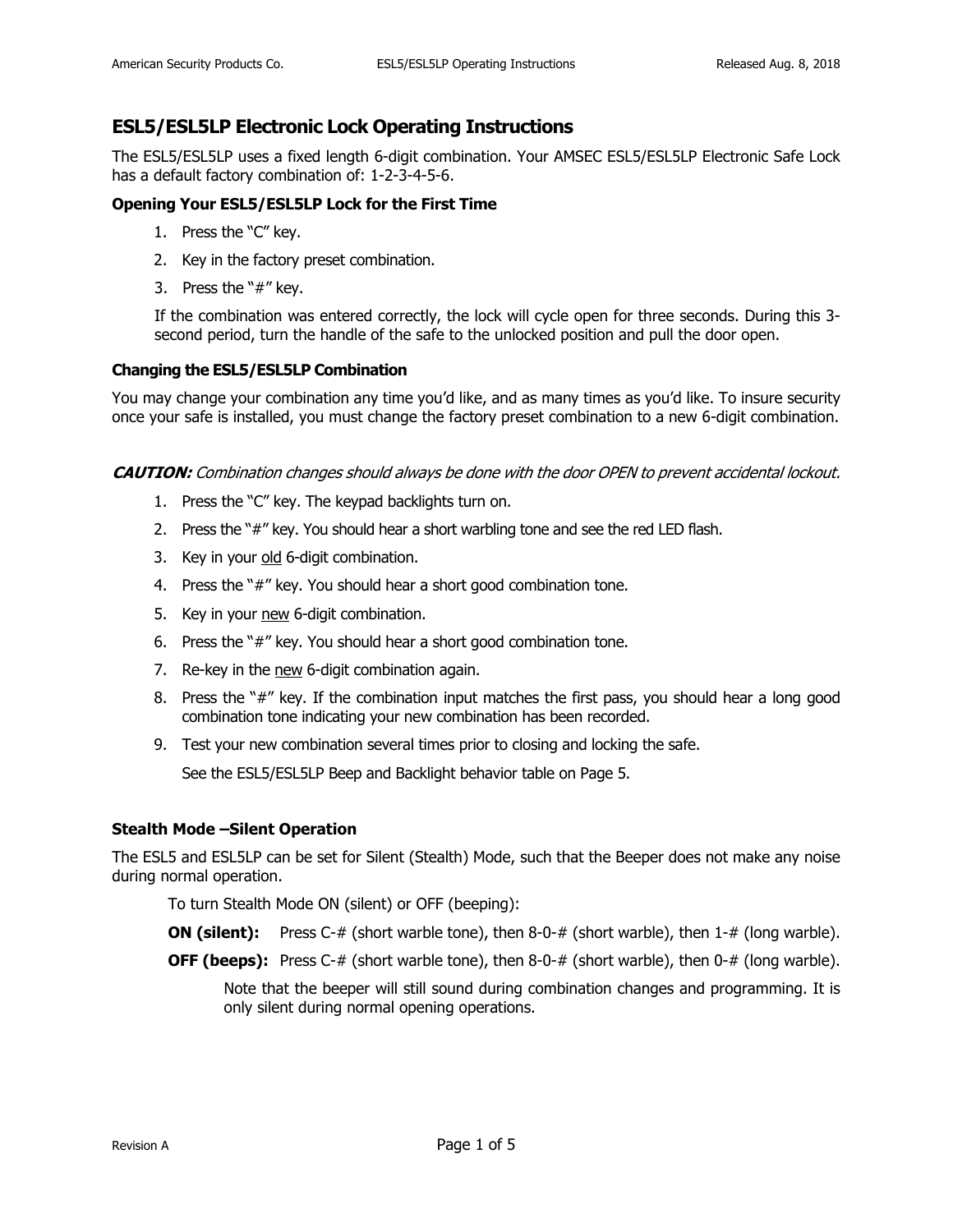#### **Low Battery Warning**

The ESL5 and ESL5LP locks provide a warning when the battery is getting low.

When the battery power drops to a near critical level, after a normal lock opening cycle is completed, a low battery warning warble tone will sound for 3 seconds and the keypad LED(s) will flash. The lock will not open soon.

Change your Battery!

#### **A Few Things to Remember**

- With each keystroke, the backlights on the keypad will flash OFF and the beeper will chirp.
- If 4 incorrect combinations are entered, the lock will go into Penalty Lockout for 15 minutes to prevent trial-and-error attempts at opening the lock. The backlights will flash once every 5 seconds during this period. If you press any key during the Penalty Lockout Period, the backlights will flash and you will hear 8 rapid chirps. Removing power does not reset the Penalty Lockout.
- Before keying the combination, be sure that the handle of the safe is centered in the locked position to allow the lock to open freely.
- If the lock fails to open or acts strangely, replace the battery with fresh alkaline 9-volt battery. See "Replacing the Battery" on Page 3 of these instructions. It is a good practice to replace your battery once a year to prevent corrosion damage from leakage and assure you always have ample power to open the lock.
- During the input sequence, if you make a mistake, you can press "C" to clear the previous input and start over again.
- Use only your fingers to key the combination. Do not press hard or strike the buttons. Sharp objects will result in damage, which is not covered by the warranty.
- If at any time during opening the lock or changing the combination, no keys are pressed for 10 seconds, the lock will return to a resting condition. If this occurs during a combination change, the old combination is retained.
- When opening or changing the combination on your lock, the ESL5/ESL5LP will register the first 5 digits of the combination into the buffer that receives input. The 6th digit will be the last numeric key pressed. For example, if you press **C-1-2-3-4-5**-7-4-5-2-7**-6-#** the program recognizes only the C-1-2-3-4-5-6-# input. The last numeric key pressed continues to replace the one prior until the "#" key is pressed to indicate completion. This is a security feature that allows you to baffle any onlookers who may be trying to memorize your combination.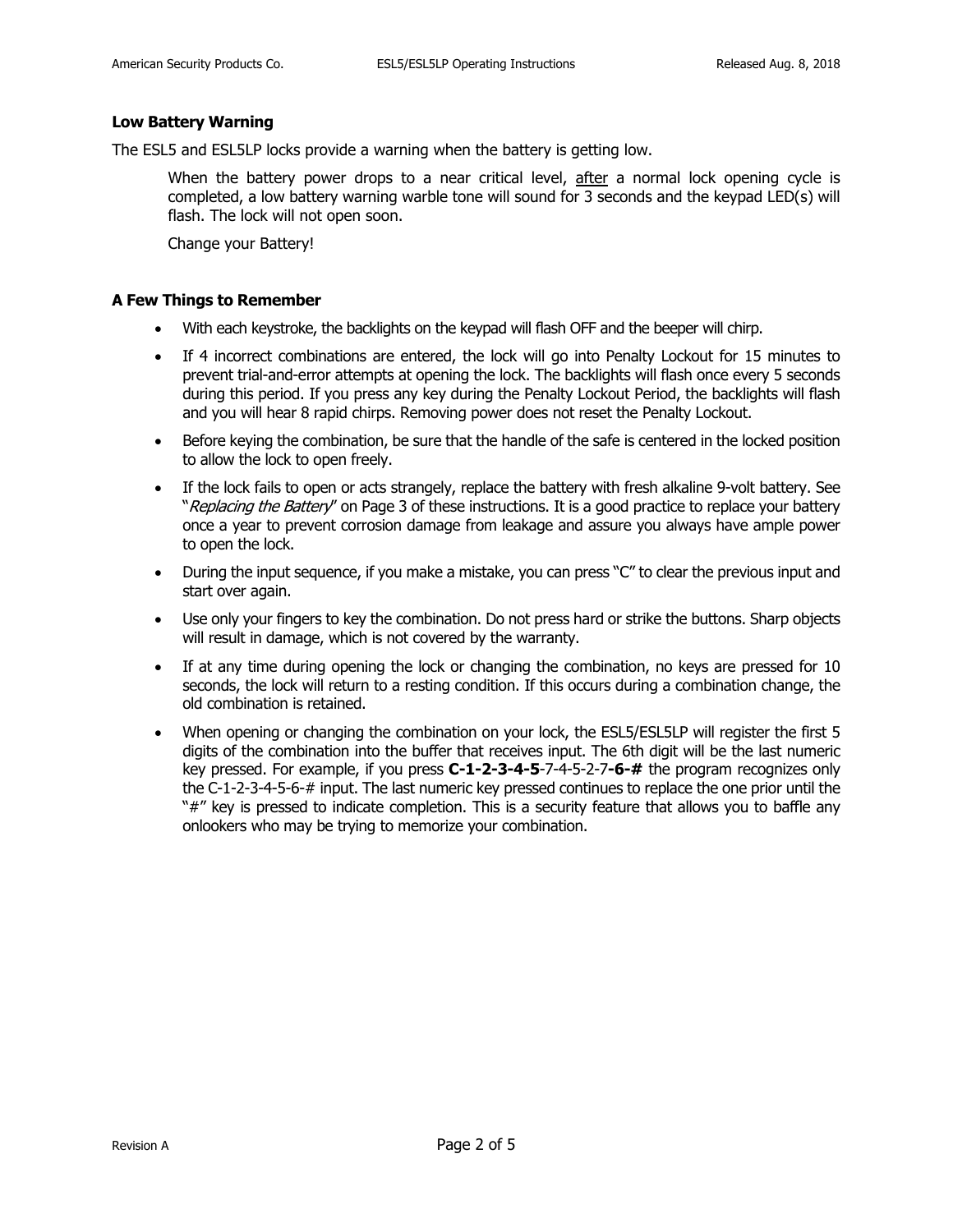#### **Replacing the Battery**

Always use a fresh name-brand Alkaline Battery for best results.

#### **ESL5 Locks (Round Keypad)**

- 1. Grip the keypad and rotate approximately 1/8 turn counter-clockwise to disengage the keypad from the base.
- 2. Carefully pull the keypad away from the base, taking care to not stress the cable that connects the keypad to the lock inside the safe.

Do not allow the keypad to hang on the cable.

- 3. Lift the 9-volt battery out of the pocket where it is retained.
- 4. Carefully remove the battery clip from the end of the battery, making sure you don't pull on the wires and disconnect the battery clip from the PC board.
- 5. Snap the new 9-volt battery onto the clip, making sure it is tight with no loose contacts.
- 6. Press the battery back into the battery holder pocket, taking care to route the wires in the open cavity so they are not positioned where they will get pinched under the battery when the keypad is placed on the base.
- 7. Replace the keypad on the base, starting with the top of the keypad around the 11:00 position, pressing down to seat it where the three retaining tabs go into the receiving slots, then rotate clockwise to vertical. You should feel a bit of a snap as it locks into position when the keypad is level.

### **ESL5LP Locks (Long Keypad with integrated Handle)**

- 1. Slide the Battery Door on the bottom-right corner of the Keypad to the Right to expose the battery.
- 2. Lift out the old battery.
- 3. Place the new battery in the battery cavity.

Note:

- The larger (minus) battery terminal is on top.
- Make sure both of the battery tabs are clean and making a good contact with the battery's terminals.
- 4. Replace the Battery Door over the battery, and slide it to the left until it's seated.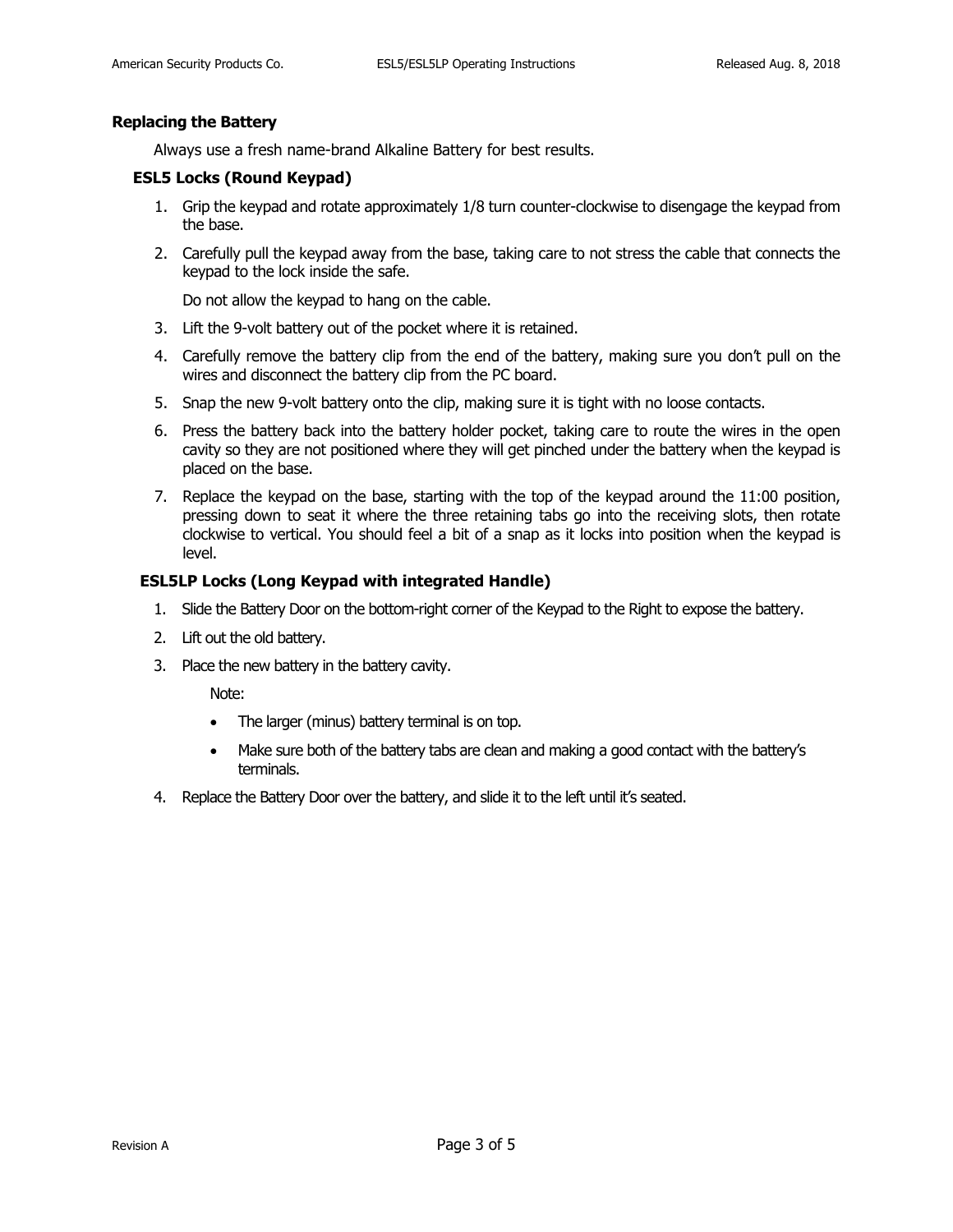### **Troubleshooting Tips**

The two most common causes of opening issues with the ESL5/ESL5LP are as follows.

#### **1. Weak or Dead Battery.**

This is the #1 cause of opening issues. Symptoms of a low battery can include lack of keypad response to input or lack of bolt actuation (clicking sound) after inputting your combo. The ESL5/ESL5LP does not have a low battery indication.

The ESL5/ESL5LP uses a 9-volt alkaline battery. The simple and reliable nature of the ESL5/ESL5LP is centered on a large Solenoid that requires high current delivery very quickly. Batteries that may appear to have a good charge level may not have the capacity to deliver high current as they decay. Low quality batteries tend to show poor performance when they are placed in demanding conditions like this.

If you have changed your battery, and there is still no keypad response to input:

- Remember to first press "C" when entering your combination
- Make sure the cable has not become disconnected from the keypad. Remove the keypad and check the connection to make sure the cable is securely installed in the socket. The locking tab should engage, so that pulling on the cable will not dislodge the plug.
- Make sure the Battery Contacts snap firmly onto the battery posts. A loose connection cannot deliver high current.

#### **2. Bolt Binding.**

a. This is the second most common cause of opening issues. Bold binding occurs when the locking mechanism (boltwork) presses on the locking bolt of the lock inside the door. The ESL5/ESL5LP relies on a solenoid to actuate this bolt. That solenoid can only overcome so much resistance, and if that resistance is too great, the bolt does not retract.

To resolve this problem, you must find a handle position that does not push the locking system up against the lock's bolt. To find that place, it helps to know which way the handle turns when you open the door.

- If your handle turns clockwise to open, turn the handle all the way counterclockwise before attempting to open the lock.
- If your handle turns counterclockwise to open, turn the handle all the way clockwise before attempting to open the lock.
- If you don't remember which way your handle turns, you can find the center of the free-play. Move the handle clockwise and counterclockwise to the stopping points to find the range of motion. Then, move the handle to the center of that range before actuating the lock.

If the bolt pressure is causing the problem you are experiencing, this should solve that problem. Once you figure this out, make it a habit to position the handle in the best position when you leave the safe so it's ready for the next time you open it.

b. If you have persisting intermittent opening success, and changing the battery seems to make it better for a while, there may be a bolt binding condition in the Boltwork that should be corrected. Many assume the Battery is getting drained at an abnormal rate, but in reality it is taking all the power of fresh battery to reliably overcome the binding. This would be evident because you can't find a sweet-spot to position the handle to allow the lock bolt complete freedom to operate, and replacing the battery seems to resolve the issue temporarily.